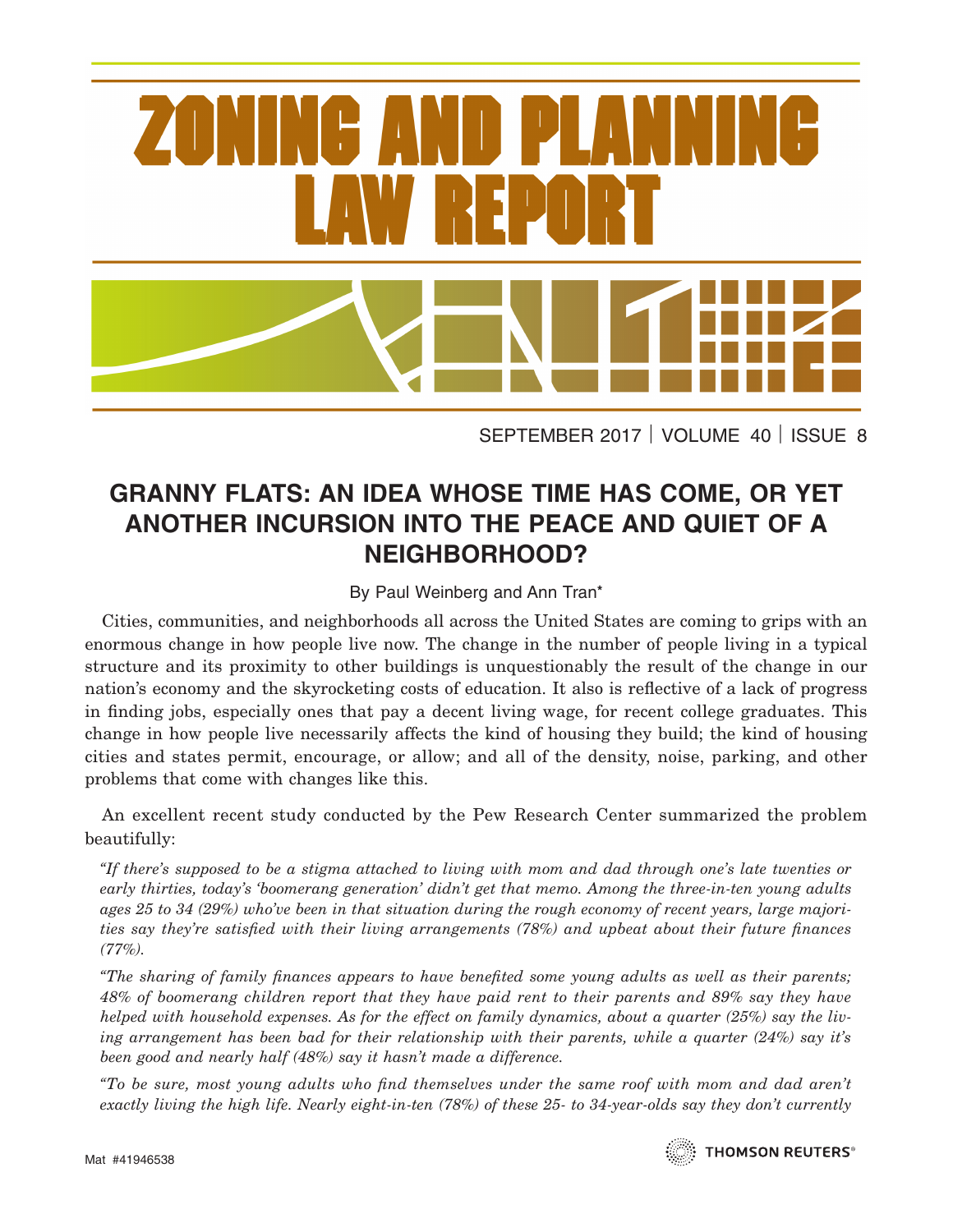*have enough money to lead the kind of life they want, compared with 55% of their same-aged peers who aren't living with their parents. . .*

*"One reason young adults who are living with their parents may be relatively upbeat about their situation is that this has become such a widespread phenomenon. Among adults ages 25 to 34, 61% say they have friends or family members who have moved back in with their parents over the past few years because of economic conditions. Furthermore, three-in-ten parents of adult children (29%) report that a child of theirs has moved back in with them in the past few years because of the economy."* **<sup>1</sup>**

In one sense, this new set of facts upends the notion that "granny flats" (more precisely termed "accessory dwelling units," or ADUs), are aimed at and constructed only for seniors and the elderly. In essence, *the market for accessory dwelling units now has expanded*: what once was a place to put grandma and grandpa has now become a place for a family's children to come back to during difficult economic times in their lives and a potential income generator.

> **Editorial Director** Michael F. Alberti, Esq. **Contributing Editors** Patricia E. Salkin, Esq.

Zoning and Planning Law Report (USPS 013-890), (ISSN 0161- 8113), is published Monthly except August, 11 times per year, by Thomson Reuters, 610 Opperman Drive, P.O. Box 64526, St. Paul, MN 55164-0526. Periodicals Postage is paid at Twin Cities, MN.

POSTMASTER: send address changes to Zoning and Planning Law Report, 610 Opperman Drive, P.O. Box 64526, St. Paul, MN 55164-0526.

©2017 Thomson Reuters. ISSN 0161-8113 Editorial Offices: 50 Broad Street East, Rochester, NY 14614 Tel.: 585-546-5530 Fax: 585-258-3774 Customer Service: 610 Opperman Drive, Eagan, MN 55123 Tel.: 800-328-4880 Fax: 800-340-9378

This publication was created to provide you with accurate and authoritative information concerning the subject matter covered; however, this publication was not necessarily prepared by persons licensed to practice law in a particular jurisdiction. The publisher is not engaged in rendering legal or other professional advice and this publication is not a substitute for the advice of an attorney. If you require legal or other expert advice, you should seek the services of a competent attorney or other professional.

Cultural changes in the nation's population and makeup have accelerated the shift:

*"As households grow smaller and more individuals live alone, a different phenomenon is also changing household compositions. A recent report by the Pew Research Center found a 'revival since 1980 of the multi-generational family household.' After reaching a low point in 1980 of 12.1% of the population, the number of people in multigenerational households increased to 15.1% in 2000, and 16.1% in 2018. This reversed a decline—between 1940 and 1980—by more than half of the share of Americans living in these households. This growth is attributed to the rising immigrant share of the population, which is more likely than nativeborn Americans to live in a multi-generational household, as well as an increase in the median age of first marriage, which is associated with more adult children living in their parents' homes."* **<sup>2</sup>**

The Pew Research Center study on the "Boomerang Generation" also makes the point that:

*"While multi-generational households may not provide higher incomes, they do appear to serve as an economic safety net. Americans who live in multi-generational households are less likely than those who live in other households to live in poverty. According to Census Bureau data, in 2010, 12.6% of those living in multigenerational households lived in poverty. This compares with 15.7% of those living in other households.*

*"The gap is especially wide among young adults, suggesting that living in a multigenerational household may be particularly beneficial for this age group. Fewer than onein-ten 25- to 34-year-olds (9.8%) who resided in a multi-generational household in 2010 lived below the poverty line. By contrast, 17.4% of those who lived in another type of household lived in poverty."* **<sup>3</sup>**

So how is the change in the market and the sociological changes in society affecting how communities look at, and regulate, these types of housing? And how are the denizens of the community, many of whom have lived a great length of time under one paradigm, coming to grips with this change in their neighborhoods?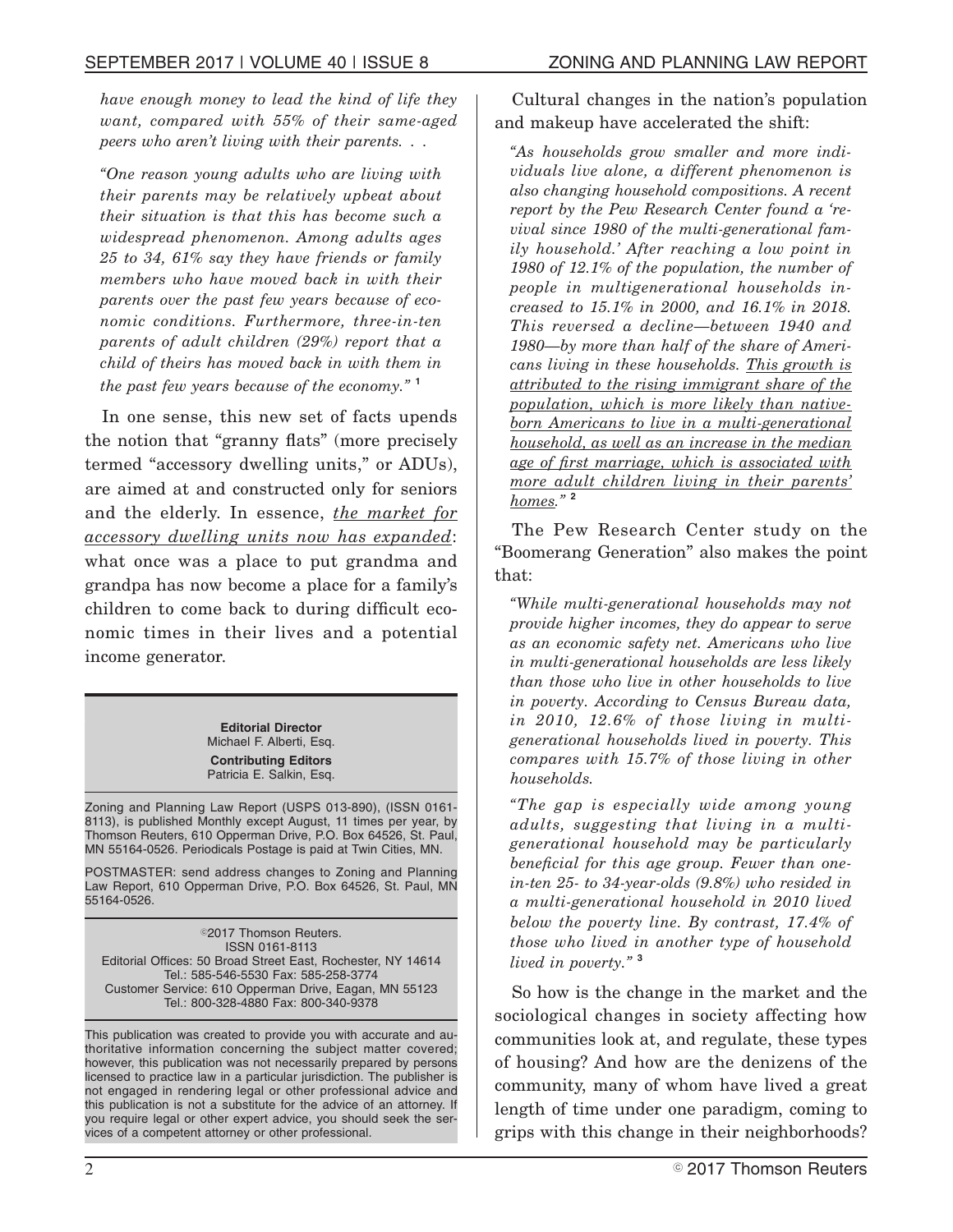This shift in the likely market for and users of ADUs contributes to the need to find a rational, balanced approval process that allows this housing to be built; takes into account the concerns of the neighborhoods and local government; and at the same time encourages them as potential solution, or at least a palliative, to the problems of urban sprawl and lack of affordable housing.

Large developers clearly see the profit potential. Lennar Homes, in particular, has begun building ADUs into their tract homes:

*"In some cases, it may be Grandma moving in with the family. Other times, it may be a recent college graduate returning to the nest. For all sorts of reasons—financial, medical, personal—a rising number of Americans are moving into extended family households.*

*"Spotting a niche in the growing trend, Lennar Corp. has launched a new concept tailor-made for multigenerational family living. It's basically a house within a house: a smaller living unit next to the main home designed to provide independence but also access to the rest of the family household. 'People are really loving the whole concept,' said Carlos Gonzalez, president of the southeast Florida division of Lennar, a Miami-based home-building giant. 'We adapted to the market from a design standpoint.' In Miami-Dade County, Lennar is selling various versions of multigenerational homes in three new developments in Doral, Kendall and Homestead. . .. Some multigenerational models have suites as small as 489 square feet, but all have a separate entrance, a bedroom, a bathroom and some sort of kitchen space. The idea takes various shapes. One option at the Kendall Square development at 16950 SW 90th St. is a Granny unit above a detached garage. 'Independence is the key word,' said Frank Fernandez, director of sales and marketing for the southeast Florida division."* **<sup>4</sup>**

This shift is not making everyone happy, though. Homeowners who have moved into a neighborhood of a given density, with all of the attendant parking rights, privacy and quality of life expectations that came with the purchase, are, in a sense, seeing the rug pulled

out from under them. The "buffer zone" that many homeowners relied upon between their parcel and that of the neighbor is suddenly abbreviated when the neighbor constructs an ADU very close to the homeowner's property line. The American Planning Association's 2009 brief study on ADUs summarizes, in essentially neutral language, the opponent's concerns:

*"Despite the benefits, some communities resist allowing ADUs, or allow them only after timeconsuming and costly review procedures and requirements. Public resistance to ADUs usually takes the form of a perceived concern that they might transform the character of the neighborhood, increase density, add to traffic, make parking on the street more difficult, increase school enrollment, and put additional pressure on fire and police service, parks, or water and waste water."* **<sup>5</sup>**

These concerns cause the collision between local jurisdictions and states, because the state's articulated policy of creating more housing comes into conflict with essentially local concerns that homeowners, neighborhood associations and local legislators have about how this use is going to integrate into the fabric of the municipality's life.

Nowhere has that collision between the local and the state aims and goals been more pronounced (and caused more conflict, and eventually, state-wide legislation) than California. California has been perennially known as the jurisdiction that deals with land use planning and other legislative problems as a "cutting edge" incubator of new ideas and new trends. In particular, California's labor laws and its environmental protection laws are known nationwide as "cutting edge" in coming to grips with mounting social and environmental problems. **<sup>6</sup>**

In point of fact, nine states have passed legislation enabling reform measures, making it easier for applicants to obtain approvals to build ADUs. Three states have enacted legislation mandating them.**<sup>7</sup>**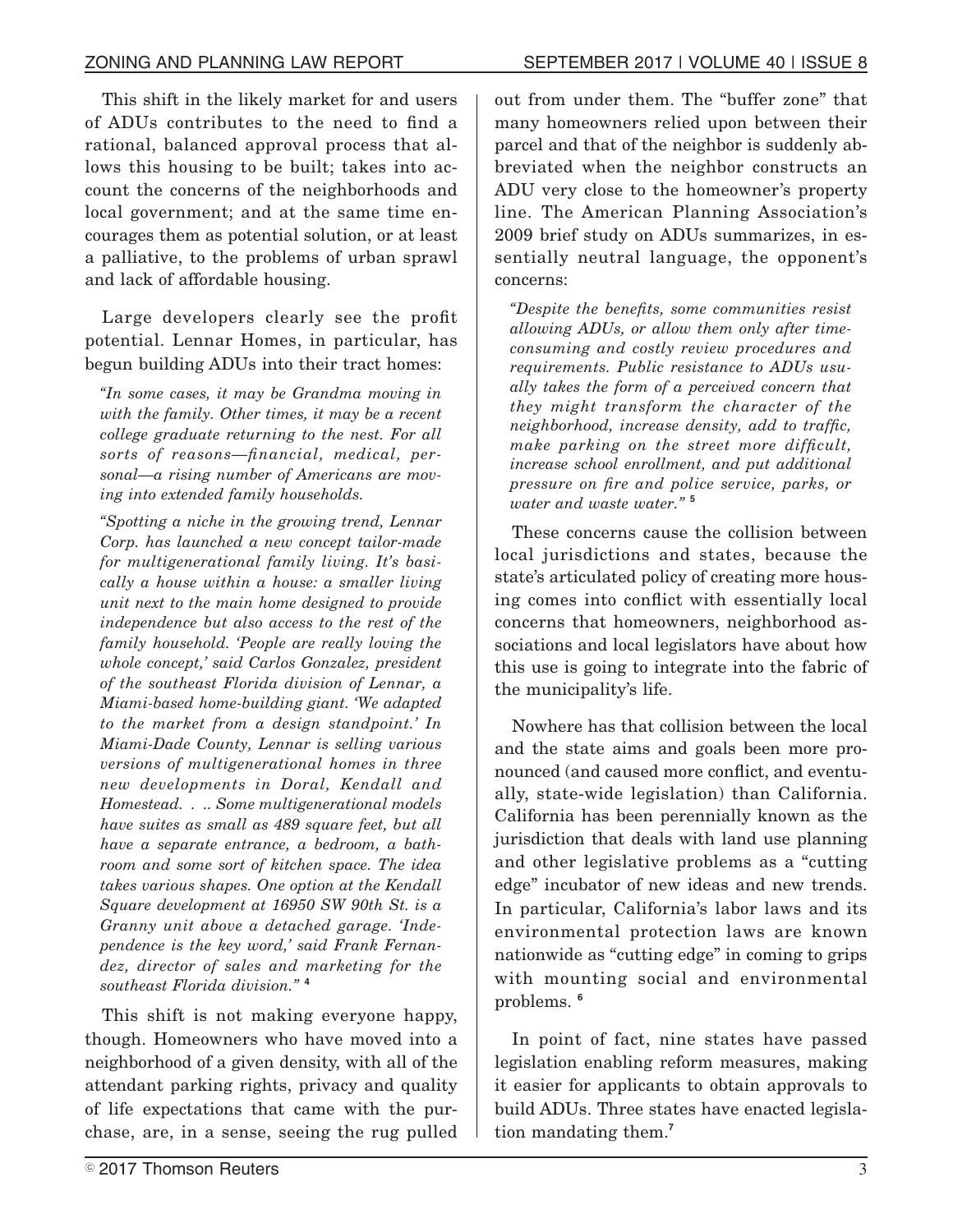The flip side of this point, though, is that, for whatever reason, most states have not felt the need to enact mandatory legislation requiring municipalities to allow ADUs and regulating what obstacles and requirements they can put up against them. Those three states that have, in essence, taken this land use decision away from local authorities are led by California and its most recent statewide mandate contained in California Senate Bill 1069 (Wieckowski), enacted at the end of 2016 and signed into law by Governor Edmund G. Brown, Jr.

The Wieckowski bill merits close analysis because it has encapsulated all of the institutional reactions to the complaints made at the local level and, in a sense, overridden them.

Not surprisingly, the primary objection that the opponents had to this bill was the loss of local control. On April 15, 2016, The League of California Cities, an organization comprised of most of the State of California's 482 cities, and a powerful, well-funded entity (the League gave \$15,811,922 to various political candidates and other political organizations over the prior eight years) **<sup>8</sup>** , came out swinging in opposition to the bill, and by inference, refusing to encourage the statewide control of encouraging ADUs. **<sup>9</sup>**

A one-page letter of April 15, 2016, written by the League's political director, summarized, at least publicly, the League's objections to that bill:

*"This measure removes local authority to prohibit second units. Under existing law, a local government can prohibit them if they make very strict findings. This is a significant change in the law. Secondly, this measure requires that cities approve second units in a single-family home. Lastly, the bill prohibits cities from requiring parking for a second unit in an historic district or within 1/2 mile of shopping. All these provisions remove local control over the approval of secondary units."* **<sup>10</sup>**

In an interview with the author on March 6,

2017, Kendra Harris, the legislative analyst employed by the League of California Cities and tasked to represent its interests regarding California Senate Bill 1069, indicated the following:

*"The year of 2016 and, in fact, the end of that year, was the 'housing and land use year.' Many bills had been proposed about housing, easing restrictions on building density, and homeless shelter and housing. The League of California Cities was representing the Cities' municipal interest. The League's position was that the legislature and the State were 'overstepping their bounds'—they were interfering with matters best left to local jurisdictions. There were three areas not address by the bill or, for that matter, in committee:*

- 1. *Growth in the Community;*
- 2. *Community Needs;*
- 3. *Input of Residents. . ..*

*"The Bill had the apparently unintended consequence of 'tying the hands of cities.' The State was taking away local land use authority. The cities see the need and should regulate it on their own."*

Perhaps most relevant to the League's concerns was Ms. Harris' final comment to the bill:

*"The biggest insult was tying the hands of government. We understand the cost of housing and local law matters. You will see cities pay the price with hasty approval. Local communities will vote out their city council when development takes place that, because of the new law, the city council could not stop or modify."* **<sup>11</sup>**

The Wieckowski bill was actually one of two that were offered for passage on this topic in the California legislature in 2016; Assemblyman Richard Bloom, representing the Santa Monica, California district in the State Legislature, brought up a companion bill that was eventually reconciled with the Wieckowski bill and signed into law. The *San Jose Mercury News*, a newspaper extensively covering legislative matters in Sacramento, California, summarizes the effect of the bills:

*"Under the new law, which takes effect in January, water and sewer agencies would be pre-*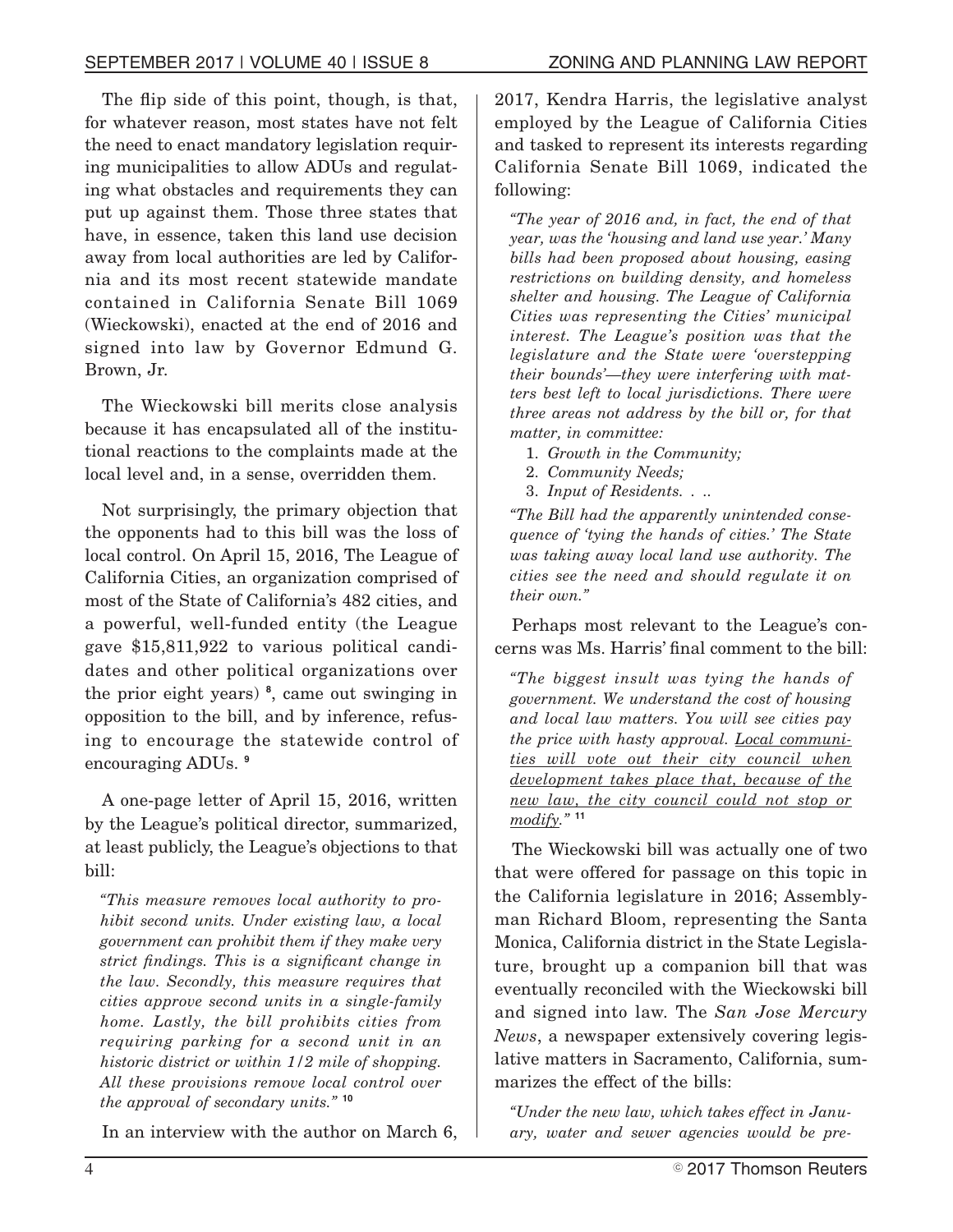*vented from charging hookup fees for ADUs built within an existing house or an existing detached unit on the same lot. Local agencies also cannot impose parking rules for certain ADUs, including those located within a half mile from public transit, or units that are part of an existing primary residence."* **<sup>12</sup>**

The bill itself required the 'ministerial' (if the requirements are satisfied, there is no discretion at the local level to deny) approval of an application for a building permit to create an ADU. It also prohibited any local agency from requiring an applicant to install a new or separate utility connection or impose a related connection fee or capacity charge. The bill itself created an amendment to an existing Government Code Section (65582.1). It also struck out the requirement that many cities imposed on applicants to apply for and obtain a conditional use permit (Government Code Section 65589.4a).

The Senate Rules Committee's Office of Senate Floor Analyses, in its review of the bill, summarized what the bill's point was:

*"This bill: . . .*

*2) Requires a local agency, in its ADU ordinance, to do the following:*

- a) *Designate areas within the jurisdiction where ADUs may be permitted, which may be based upon criteria including but not limited to the adequacy of water and sewer services and the impact of ADUs on traffic flow and public safety.*
- b) *Impose standards on ADUs including but not limited to parking, height, setback, lot coverage, architectural review, and maximum size of the unit. Notwithstanding parking restrictions under this chapter, a local agency may not impose parking standards in the following instances:*
	- i) *The ADU is located within 1/2 mile of public transit or shopping*
	- ii) *The ADU is located within an architecturally and historically significant historic district*
	- iii) *The ADU is part of an existing primary residence*
	- iv) *When on-street parking permits are required, but not offered to the occupant of the ADU*
- v) *When there is a car-share vehicle located within one block of the ADU*
- c) *Provide that second units to not exceed the allowable density for the lot upon which the second unit is located. . ..*

*5) Requires a local agency that has not adopted an ADU ordinance to approve the creation of an ADU if the ADU meets the following requirements:*

- a) *The unit is not intended for sale separate from the primary residence and may be rented.*
- b) *The lot is zoned for single-family or multifamily use.*
- c) *The lot contains an existing single-family dwelling.*
- d) *The ADU is either attached to the existing dwelling and located within the living area of the existing dwelling or detached and located on the same lot as the existing dwelling.*
- e) *The increased floor area of an attached ADU shall not exceed 50% of the existing living area.*
- f) *The total area floor space of the ADU shall not exceed 1,200 square feet. . .."* **<sup>13</sup>**

In some ways, what's more interesting about this bill is what's not in it than what is in it. Cities are allowed to set up their own ordinances for ADUs, and they are not required to police or monitor what the owners do with them. In that sense, if these units are used, for example, as an "Airbnb" unit, there is little that the city, or for that matter the State, can do about it. While there is a 1200 square foot floor space limitation, issues of mass, bulk, and density really are not treated. If cities do not aggressively regulate the planning of these units, then the constructs under which the adjacent homeowners bought their properties and their expectations will be frustrated because their degree of privacy, parking and density will clearly be abridged. Some cities are already starting to do this; the City of Newport Beach, in its Municipal Code, is requiring:

- owner occupancy (Newport Beach Municipal Code Section 20.48.200 C 5),
- limiting the setbacks to require the same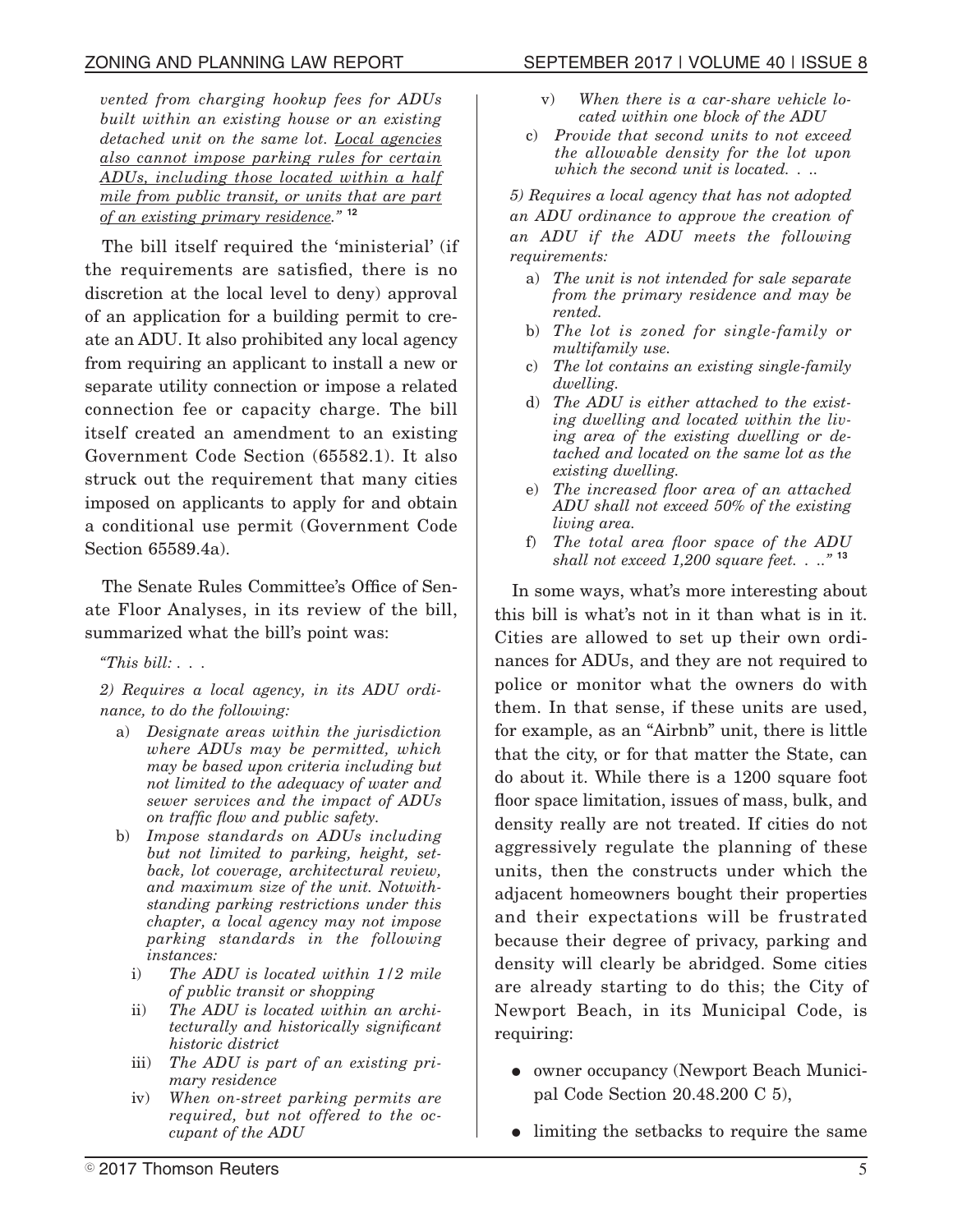setbacks that the original unit would have to comply with (20.48.200 C 2),

- with the same for height limits  $(20.48.200)$  $C_1$ ) and,
- a "verification of occupancy" requirement that allows, essentially, only seniors to live in it  $(20.48.200)$ . The "teeth" of the ordinance lies in the requirement for the recording of a deed restriction. **<sup>14</sup>**

The City of Santa Monica's local ordinance is in accord: *either the primary single unit dwelling or the second dwelling has to be owner occupied*. Either can be rented out, but both cannot be rented at the same time. No age-related restriction is imposed and no deed restriction is required. **<sup>15</sup>** Parking limitations are contained in this statute as well, notwithstanding the State law. **<sup>16</sup>**

The drive for ADUs to have a statewide model ordinance or code is not new; in point of fact, the American Association of Retired Persons ("AARP") commissioned the American Planning Association recently to write one, and they did. The AARP's model ordinance, interestingly, took its cue from California's prior law requiring municipal ordinance submission to the State's Office of Housing and State certification of ADU ordinances.**<sup>17</sup>**

Many of California's restrictions were integrated into it: restrictions on separate sale of the ADU; floor area restrictions; total area floor space not exceeding 1,200 square feet; lot containing zoning for single family or multifamily use and the lot containing an existing single family dwelling.**<sup>18</sup>**

All of these requirements were integrated into the current legislation, Senate Bill 1069.

Therefore, in essence, California is acting as a template and a blueprint for the rest of the country, basing, to some extent, its laws reciprocally on the AARP's model ordinance.

So, given that fact, how is the rest of the country reacting to this trend? Are states mandating ADUs and lifting restrictions on allowing them to be constructed and occupied? Is there any kind of a pattern, and how aggressively and forcefully have cities and municipalities elected to enact their own comprehensive plans to encourage the construction and occupancy of ADUs? And how are neighborhoods (and neighbors) around the country reacting to the proliferation of these housing units and the burden they place on parking, noise, density, and municipal services?

In light of California's new law, do other states, whether taking the lead from California or not, try to handle the issue of statewide regulation of ADUs? In a word, they do not. Almost all of them defer to local jurisdictions, and there are a lot of interesting reasons why.

The State of Washington, for example, passed Housing Policy Act of 1993 requiring counties and cities with populations over 20,000 to encourage ADU development in single family zones. A Washington non-profit, The Municipal Research and Services Center ("MRSC"), contains an excellent summary of the divergence in local ordinances that treat ADUs:

*"In theory, an ADU may be created as a separate unit within an existing home (such as in an attic or basement), an addition to the home (such as a separate apartment unit with separate entrance) or in a separate structure on the lot (such as a converted garage). Some communities, however, only allow ADUs that are within or attached to the main residence, and may define ADU to exclude an ADU housed in a separate structure. Whether attached or detached from the main residence, most codes require that the main residence and the ADU are owned by the same person, and may not be sold separately."* **<sup>19</sup>**

The MRSC White Paper references the State of Washington's two statutory schemes on point, RCW 43.63A.215 and RCW 36.70A.400. Both were adopted as part of the 1993 Wash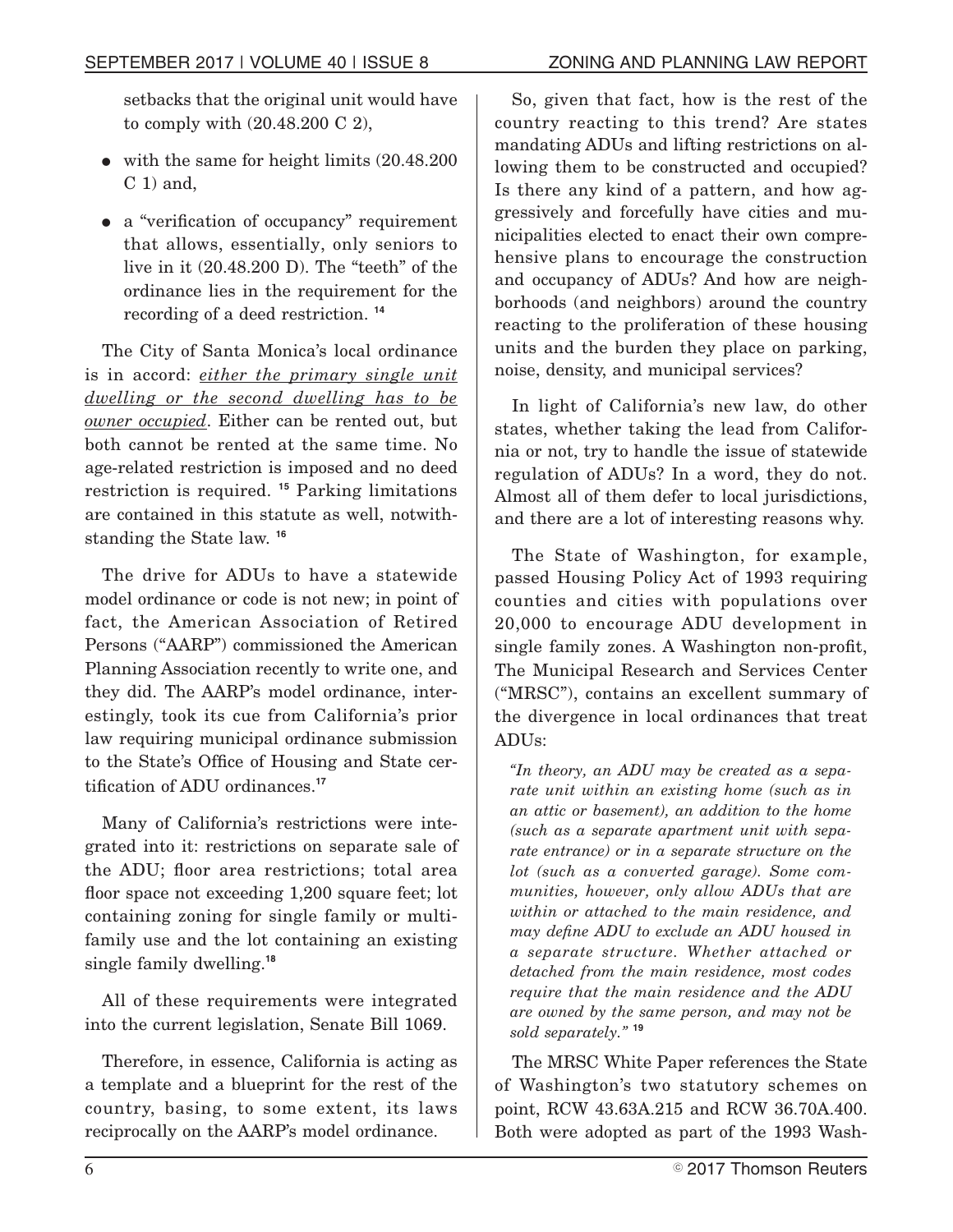ington Housing Policy Act but, in essence, they simply defer back to the local jurisdiction. The obligation that the state law imposes is simply to "incorporate in their development regulations, zoning regulations, or official controls and recommendations contained [for] the development and placement of accessory apartments. . ." **<sup>20</sup>**

Seattle's Office of Planning and Community Development has actively encouraged easing restrictions on and permitting construction of ADUs. In a somewhat quaint renaming of the housing type as "backyard cottages," the Seattle Planning Commission wrote to its own City Council on March 31, 2016, to implement proposed specifics to foster this type of housing. The Planning Commission split the definition of ADUs into two: one is the traditional "accessory dwelling unit" and the other is a "detached accessory dwelling unit," or DADU. The suggestions, actually, were pretty radical, though:

- 1. Modify the existing code to allow both types of ADUs on suitable lots with a single-family home as the primary unit. (In point of fact, that means that multiple ADUs would be allowed on one lot.)
- 2. Remove the requirement for an off-street parking space.
- 3. Remove the owner occupancy requirement.
- 4. Encourage flexibility in the allowed household size on lots with an ADU or DADU. (In essence, expand the number of permitted occupants beyond what current zoning restrictions allowed, or "occupancy limits.")
- 5. Reduce minimum lot size from 4,000 square feet. (Already a very small lot.)
- 6. Modify how maximum floor area is calculated for DADU use and modify maximum square footage to allow for potential two bedroom DADU.
- 7. Slightly increase height limits for DADUs on certain lots.
- 8. Increase the rear yard coverage limit.

Nearly all of these suggestions should resort in a firestorm of criticism and opposition from neighbors directly impacted by them, but the March 31, 2016 letter does not treat the potential issues that, for example, the League of California Cities brought up and have been further enumerated in this article: increased load on municipal services; increased density; further lack of parking and attendant density issues with noise and loss of privacy. . .**<sup>21</sup>**

One of the preparers of that letter, Nick Welch, a Senior Planner for the City of Seattle, and one of the prime authors of the proposed revised standards, spoke with the author about the issue. Some of his comments were quite telling:

*"Temporary versus long term stay? When the State legislation passed in the 90's, the State wanted to require cities to have ADUs only because of concerns of rising housing costs. For Seattle, there is a similar focus on addressing affordability of housing but also to provide more flexibility for renters and property owners. There was lots of discussion on long versus short term rental as an issue that supersedes ADUs that's going on for all housing (not just ADUs). The City Council has been talking about this and potential legislation to regulate short term rentals sometime in the future."* **<sup>22</sup>**

Welch went on to talk about who the owner occupant would be:

*"The property owner has to live in the main house or the ADU permanently. They are technically only allowed to be absent for up to six months of the year. This is one of the most contentious issues for ADUs. This requirement has been in place to address the concern that if the owner isn't on site, it wouldn't preserve the single family residential nature of the neighborhood. When ADUs were first allowed, the biggest concern was, without this requirement, the new law would be making a single family residential zone into a "multifamily"*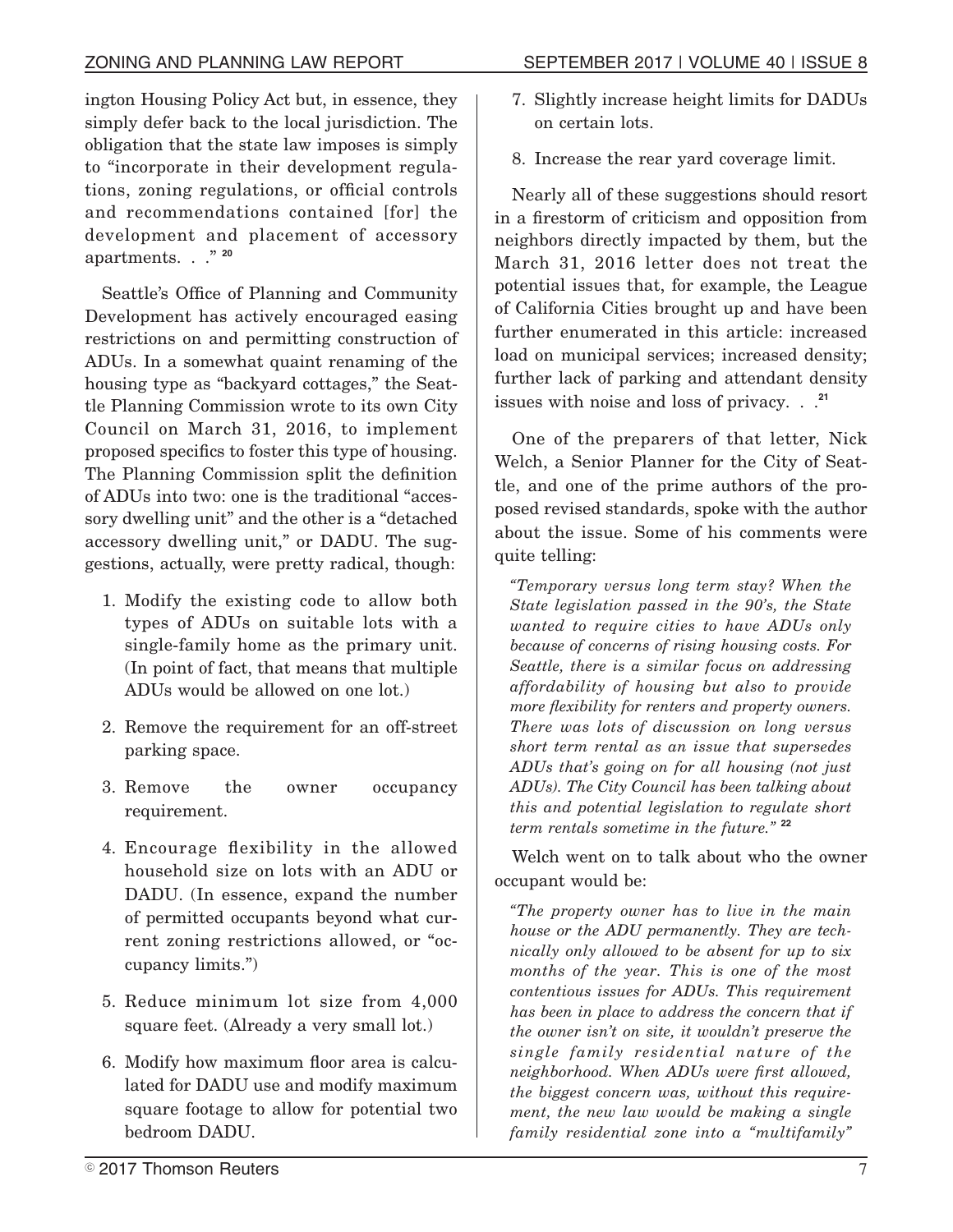*zone (two units, neither occupied by the owner). Most everyone agrees that this is one of the biggest barriers to getting more ADUs created in Seattle.*

*"This also becomes a barrier because banks don't like it; the lender will look at the potential source of income and if the property owner loses their job and has to repay the loan for the ADU, and can't rent out both units, then the lender is more wary of lending money for an ADU."* **<sup>23</sup>**

This is one of the very issues that others around the country are also grappling with: *the idea that lenders don't like to lend for ADUs*. Susan Thering, the Director of the Design Coalition Institute, a non-profit organization in Madison, Wisconsin that is urging broader use of ADUs, has pointed out in a white paper of March 18, 2017, that homeowners that want to borrow money to build an ADU, particularly with a loan that is guaranteed by the United States Government, run into significant regulatory barriers:

*"Government sponsored enterprises (GSEs) purchase most of the single-family mortgage loans written by local lenders in the U.S. All of the GSEs (Fanny Mae, Freddie Mac, and the Federal Home Loan Banks) require a licensed appraiser to establish the fair market value of those properties. Those appraisers are required to follow specific protocols for establishing fair market value. A research team from Portland, Oregon, Brown & Watkins (2012), recently published an article that traces some of the difficulty of financing ADUs to these GSE protocols. The difficulties include:*

- 1. *The different and often conflicting, terms and descriptions of ADUs in the different GSE handbooks.*
- 2. *The existence of an ADU may disqualify the property for a single-family mortgage.*
- 3. *GSE protocols allow appraisers to assign only an "incidental" value of an ADU to the value of the property, regardless of the size or cost of construction. This excludes homeowners in modest homes from building an ADU for themselves or for vulnerable family members.*

4. *GSE protocols require valuation based on the "sales comparison" method of property appraisal and prohibit the use of a "rental income method" of property evaluation. The sales comparison method requires the appraiser to calculate the value of a property by analyzing recent sale prices of comparable nearby properties. Because most new codes that incentivize ADUs are specific to single family neighborhoods, where up until recently ADUs were prohibited, comparable properties are largely non-existent. . ..*

*"As a result of these difficulties, estimates of the contributory value of ADUs vary wildly, lenders are uncertain about security, loans are denied, and the multiple benefits of ADUs are lost."* **<sup>24</sup>**

So here, both Seattle, WA and Madison, WI are reporting that they want to encourage these types of dwellings, but no one is addressing the fact that the people who want to build them can not get money for them. The concern here, clearly, is that the ordinance becomes a bit utopian; a wonderful idea in theory but no one can build them because they can not afford them.

Interestingly, the City of Minneapolis, MN has also become a leader in promoting and reforming the permitting and development of ADUs. Council Member Lisa Bender of the City of Minneapolis introduced and had passed a new, comprehensive ADU ordinance that was adopted on December 5, 2014. The ordinance had some interesting aspects of both design and building envelope restrictions as well as in other areas:

- 1. Either the ADU or the main unit has to be owner occupied for the entire calendar year and this restriction has to be recorded on the deed. No more than one ADU is allowed per lot.
- 2. Maximum floor area is 800 square feet for an attached or internal ADU and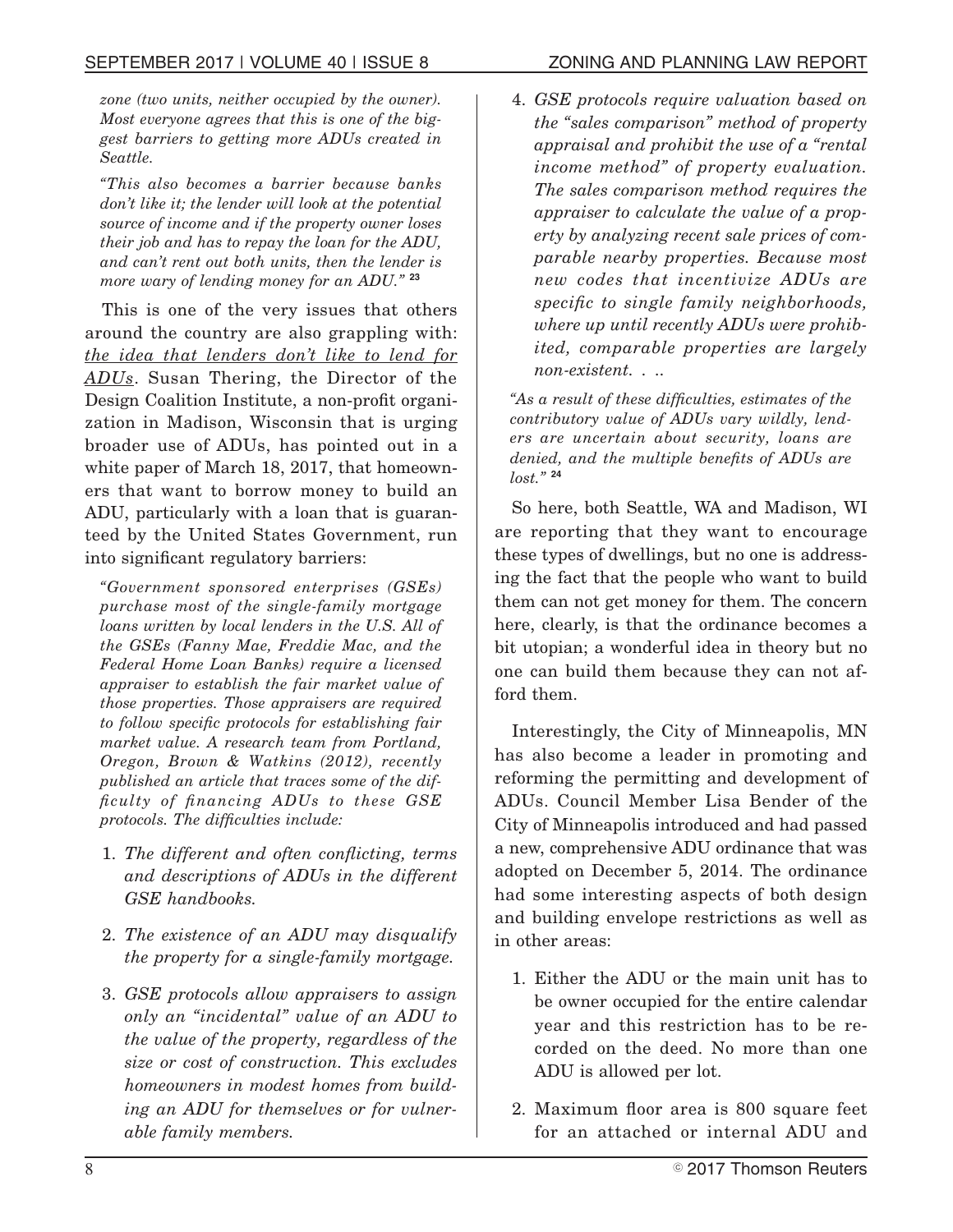1,000 square feet for a detached unit. The maximum height is 20 feet and, as the ordinance points out, in no case shall the highest point of the ADU exceed the highest point of the principal residential structure.

- 3. As for internal and attached ADUs, the design district setback requirements apply. Detached ADUs get abbreviated setback; the interior side yard is only three feet; the rear yard is three feet if the garage doors face the side or front and five feet if the garage doors face the rear lot line and the distance to the house must be 20 feet between the detached ADU and the habitable portion of the house.
- 4. No additional parking spaces are required for the ADU but the property itself has to contain a minimum of one off street parking space per dwelling unit.
- 5. As to design, the primary exterior materials of an attached ADU must match those of the principal structure; rooftop decks are prohibited and not less than 10% of the entire elevation facing an alley or public street shall be windows. **<sup>25</sup>**

In an interview by the author with Shanna Sether, the senior City Planner at the Community Planning and Economic Development Department for the City of Minneapolis, she articulated some of the mechanics of administering as well as challenges of enforcing the ordinance:

*"The process begins with the applicant meeting with the zoning staff and covenant is recorded. . .. A rental license for the dwelling is required and is verified annually for the first three years. There is a little more flexibility for aesthetics than you might think in the ordinance; there is mini-design form. More durable materials and windows are very important to us. Typically, these are a little more expensive to build because they use better materials. We* *looked at other ordinances from Vancouver, British Colombia that were similar to Minneapolis.*

*"The parking issues are very important—the owner occupancy is based on research that no more parking is needed. Only one off street parking is required except for university overflow zones.*

*"We've gotten 55 of these built and inspected and 200 have zoning approval. They are only for single and two-family. Additional sound and fire separation materials are required between the floors for internal ADUs. We allow reduced off-street parking requirements if the units are within one quarter of a mile of high speed transit. We believe that these will make a vast improvement; there is a great deal of development of them. Let the market drive the process. We are seeing a span of generations becoming more urban now than in many years.*

*"Airbnb's and BRBOs are not allowed; they are deemed a hotel, not permitted as a land use. We can't police them, though, we have no people for that. Many in Minneapolis are on the internet. We used to have more nuisance complaints about them but a lot of progressive things are happening here. Restaurant and food uses are being approved in these neighborhoods. This was a staff-led ordinance. We approached Councilwoman Bender; she is a planner by background."* **<sup>26</sup>**

Clearly, the urban problems that Minneapolis has are going to be different than the ones in California and, perhaps, a different viewpoint and attitude exist with regard to local control in the Midwest. At the local level, the urban problems that have led Minneapolis, Seattle, and Madison to approach this problem are all different, primarily because each urban area and the fabric of society of each of them is different.

The degree of independence and promotion of ADUs at the municipal level in these three metropolitan areas, as well as a number of others treated in this article (Austin, Texas; Denver, Colorado; and Portland, Oregon) stand in sharp contrast to that of California cities; many of California's cities, including Los An-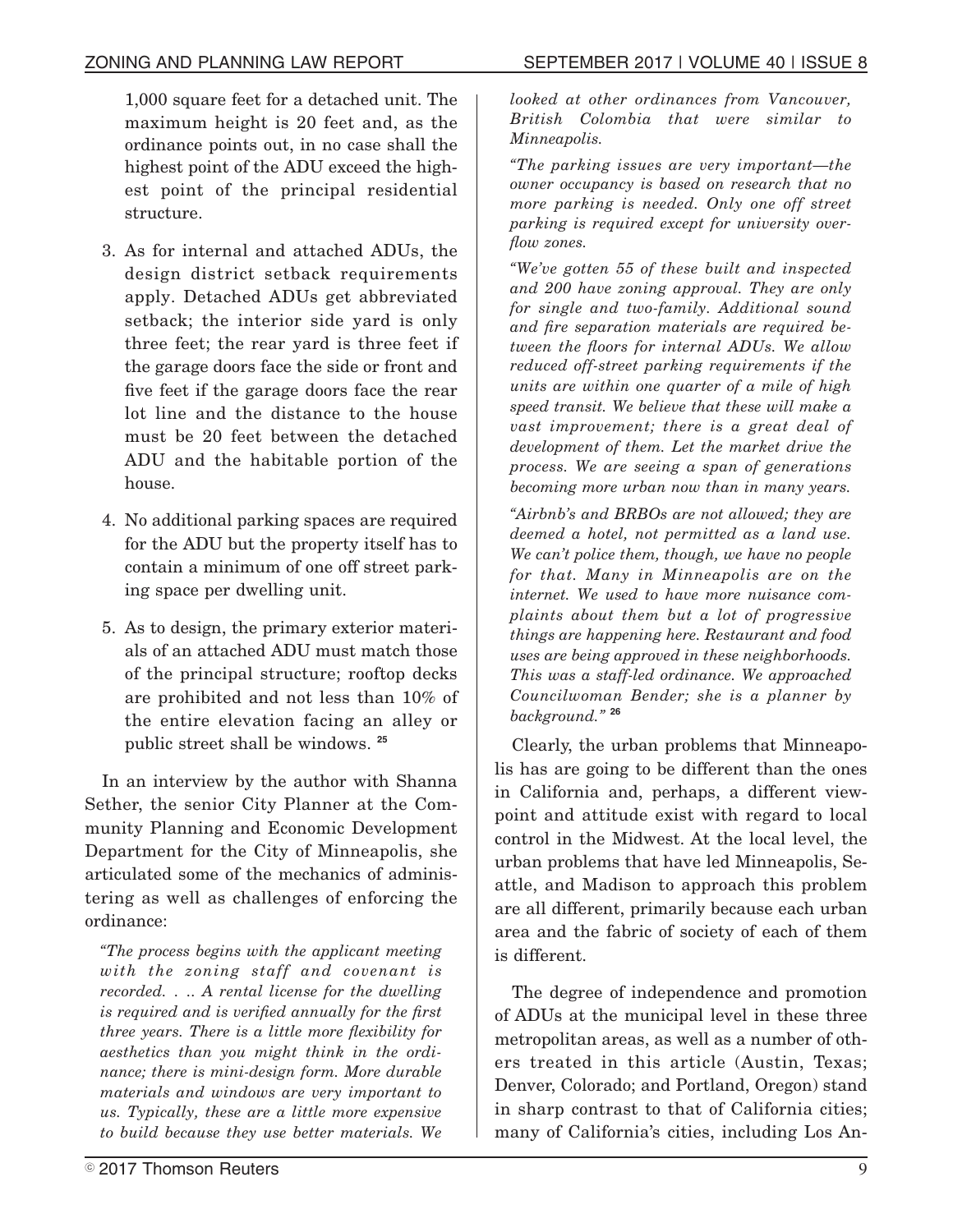geles, made significant efforts to frustrate or place administrative barriers to the permitting and development of ADUs. **<sup>27</sup>** The 1992 California Appellate case of *Wilson V. Laguna Beach* (1992) 6 Cal.Ap.4th 443, details at some length the administrative obstacles that the City of Laguna Beach, an oceanside hamlet south of Los Angeles, placed in the way of permitting an ADU. The acid comments of the appellate justice writing the opinion detailed the City's conduct:

*"One of California's more innovative efforts is Section 65852.2 of the Government Code sometimes referred to as the 'granny flat' statute. That statute encourages local governments to enact their own ordinances allowing and regulating 'second units' in single family and multi-family zones where they otherwise would be prohibited. If the local governments do not enact such an ordinance, then they must grant a 'conditional use' permit for any second units which meet the requirements enumerated in the statute. (Citation) It is what those requirements do not include that prompted numerous local governments to oppose the granny flats statute prior to its being signed into law by Governor Brown in September 1982. Specifically, they do not include assurance of adequate parking. As the statute is worded, if an existing second unit meets the requirements, the local government must grant the permit even if parking for the unit is inadequate.*

*"It is thus not surprising that cities where finding a parking space can be the highlight of one's day were less than enthusiastic about implementing the granny flat statute. This case arises out of the efforts of one such city, Laguna Beach, which, as the record shows, employed a number of artful bureaucratic devices to circumvent this statute in the time period before the adoption of its own (and, of course, somewhat stricter) ordinance—the interval when the City was required to process the requested permits under the statute.*

*"During that period of time, in the words of the trial judge, the city 'actively discouraged' and 'misled' potential applicants. Nevertheless, the trial court did not grant the plaintiffs, the class of similarly situated owners of second units,*

*what they requested—a writ of mandate ordering the city to review applications under the criteria proscribed by the statute rather than the new ordinance. The trial court reasoned that a city official cannot, in effect, repeal a zoning ordinance by administrative action, i.e., by granting approval for a project otherwise prohibited by that ordinance. The judge reasoned that constituents should not have to suffer crowded streets because of the mistakes of city officials.*

*"But the fundamental value judgment at stake here—the choice between housing and parking —was made by the legislature in favor of housing. It decided the benefits of the additional housing provided by second units outweighed the costs of exacerbating local parking problems. Accordingly, we must reverse and order the trial court to grant the writ."* **<sup>28</sup>**

And so, the different philosophies now come into high relief. Parking is a high priority in California; there never seems to be enough of it, particularly in the coastal zones, and, for that reason, cities do not want the State to tell them how to, or whether they should, permit ADUs that would clearly interfere with the supply of available parking. Elsewhere in the country, though, ADUs are encouraged at a local level, at least partly because parking is not such an issue, given the cost of land and the existing density.

Parking was clearly at the top of the list of objections California cities had to the ADU legislation. As the City of Los Angeles' Legislative Analyst wrote to the city Council in a public report dated July 20, 2016, (and previously referred to in this article):

*In two letters dated May 10, 2016 and April 15, 2016, the League of California Cities recommends opposition to SB1069 (Wieckowski), because it will undermine local land use control, and for the following reasons:*

1. *The legislation goes beyond the AB 1866 which prescribes the minimum standards of a local ADU ordinance and instead proscribes the maximum standards of an*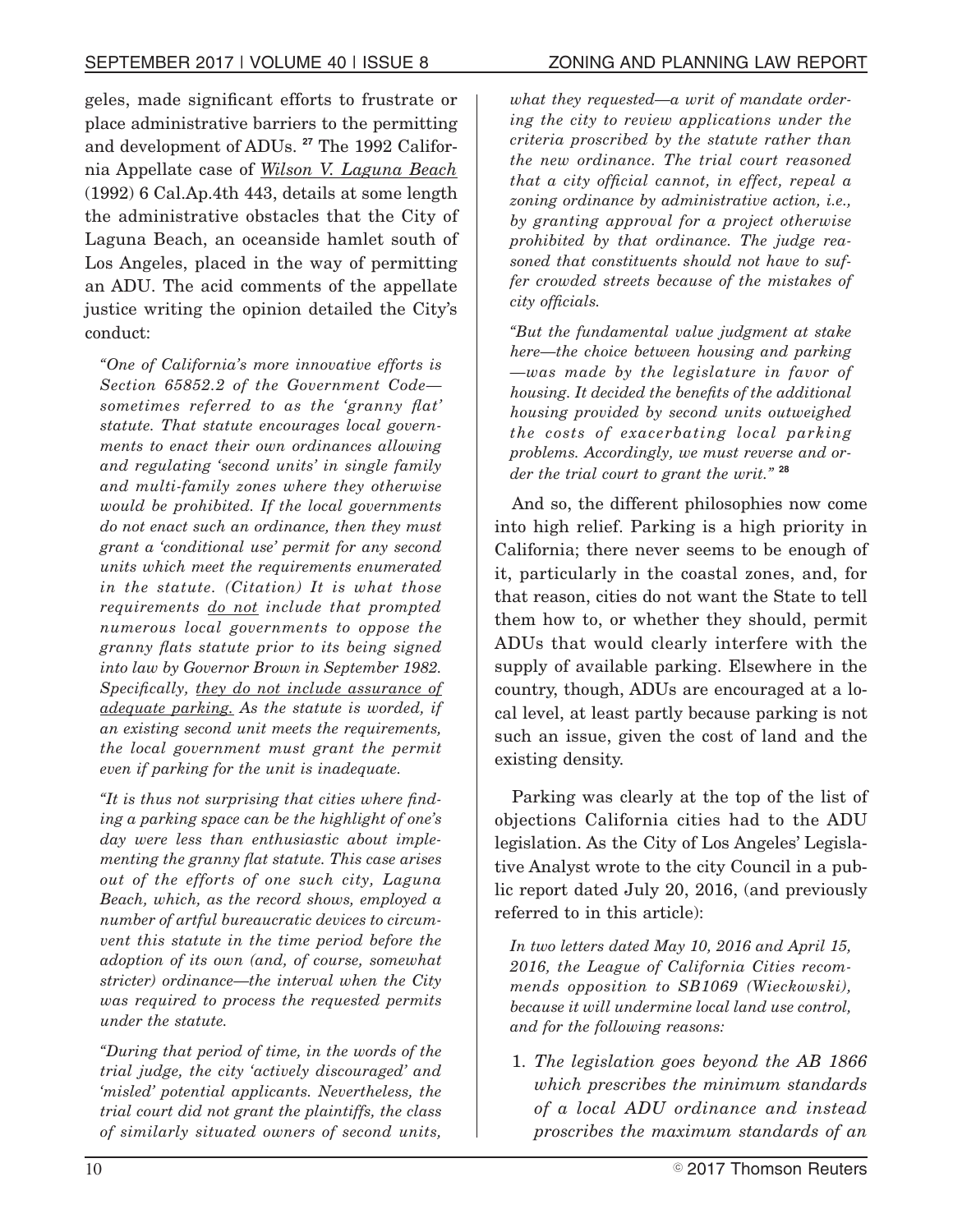*ADU, inasmuch as it proposes to relax parking standards.*

- 2. *Enactment into law of SB 1069 could result in rate hikes to existing private and public utility customers, inasmuch as under SB 1069, an ADU cannot be considered a new residential unit for the purpose of calculating utility connecting fees, thereby potentially increasing rate hikes on existing utility customers, and increasing demand for these services.*
- 3. *Removes language from existing law that disallows local agencies to adopt an ordinance that prohibits second units, unless the ordinance contains a specified finding.*
- 4. *Prohibits cities from requiring parking for a second unit in a historic district or within one half mile of shopping.***<sup>29</sup>**

California has a big problem with parking, particularly in coastal communities. What the City of Laguna Beach (and for that matter, the City of Los Angeles, as both had a longstanding antipathy to ADUs and a streamlining of their permit process) could not accomplish overtly, they did so by creating an onerous permitting process. **<sup>30</sup>** Clearly, that pattern of behavior is what motivated the state legislature to take away local control of the permitting process.

Elsewhere in the country, Portland, Oregon, long considered a progressive city in planning and zoning, aggressively encourages ADUs. In a February 22, 2017 interview with the author, Phil Nameny, a city planner with the city of Portland, talked about the city's posture towards ADUs:

*"Our city's policy over the last twenty years has been to encourage them, both from a regulatory aspect and from a cost aspect. A wide range of people inhabit ADUs; many folks may build an ADU for aging family members but rent it short term as an interim measure. We recently expanded our short-term rental provisions to al-* *low a resident to rent up to two bedrooms through a separate permit process that lasts two years. These regulations were created to try and get ahead of the curve, as short term rentals were required to go through a conditional use review, but the volume of illegal short term rentals in the city was so large that it was impossible to enforce. Many years ago, we did have some areas of the city that required the house or ADU to be owner occupied. However, the policing of this was difficult, and because the same area did not limit the size of the ADU, the result was that more properties in the owner occupied-required area were actually full rental properties than in the areas where there were no ownership requirements but the ADUs' size was limited, too.*

*"One thing our code states is that even with the second unit, the lot should not include more people than the city normally allows in a household. Our definition of household is people related by blood, marriage, partnership, guardianship, adoption, etc., plus not more than 5 unrelated individuals. Since the ADUs are usually pretty small, they are usually only occupied by 1-2 people so they stay within that limitation."* **<sup>31</sup>**

Portland then, in essence, is saying that they can not stop people from renting these units out in violation of its own code and using them, in a sense, as rental properties. This stands in contrast to Minneapolis, to Seattle and to other municipal jurisdictions attempting to limit the density. The city of Orlando, Florida, has a larger issue, because, according to the City's Planning Office, Orlando has a very high percentage of renters in the housing mix: a 50% renter's rate. Interestingly, Orlando has concerns about parking, too:

*"Some lots are only 50 to 55 feet wide so they're not even eligible for an ADU. These are very desirable and popular places to live. We could create much smaller dwelling units but there is resistance to that, and a lot of the reason is parking. We either end up with a tandem parking (a problem that the neighbor may have to park behind the other neighbor) or people pulling up to their front yard and parking on the grass; parking on illegal streets or crowded*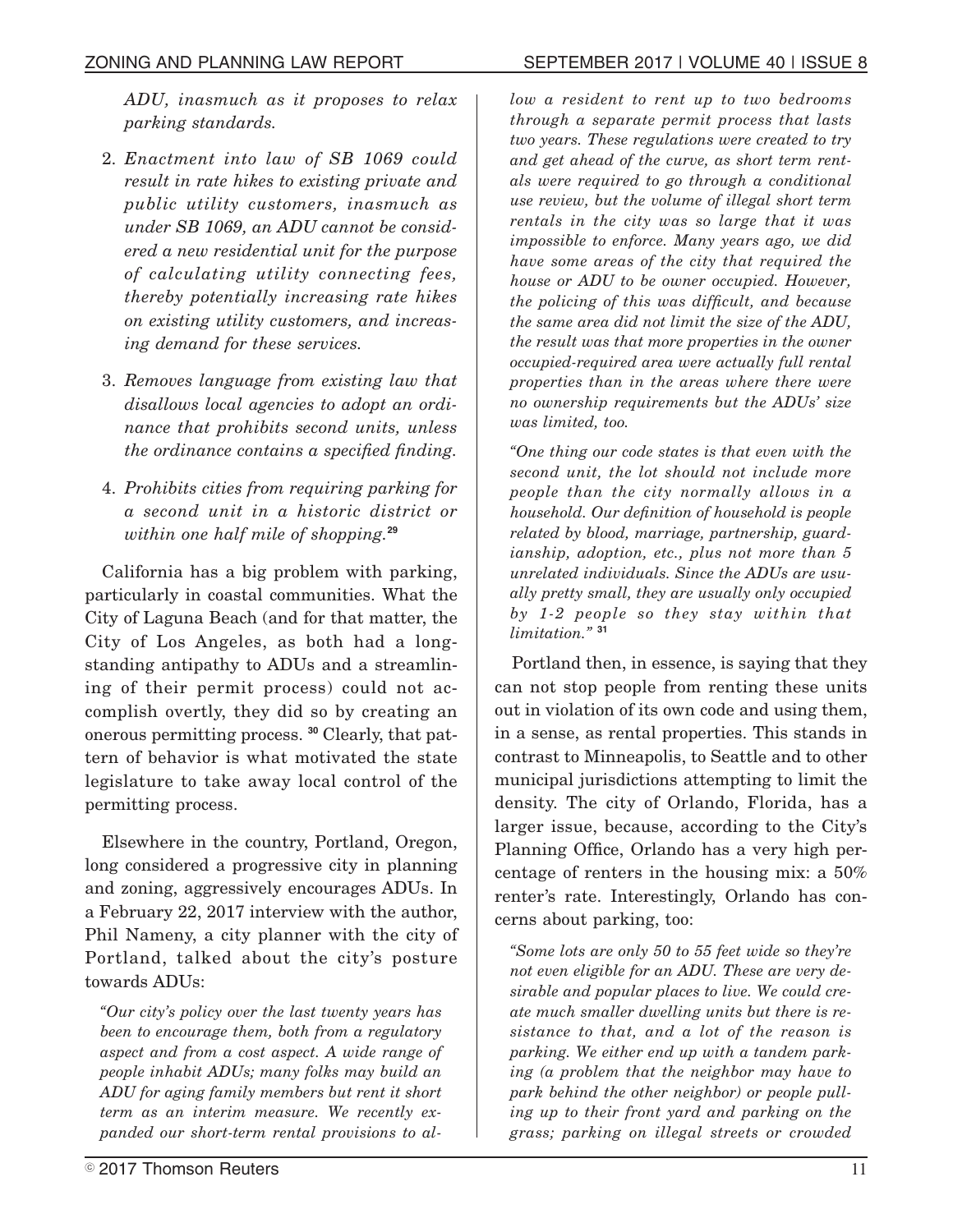*street parking. This makes all of this a big city type of situation; there's a chance that you can't street park on your street so you have to walk a couple of blocks to parking several streets down. Also, we're adding more traffic and people are scared of ADUs. Where will parking for cars go? What will it do to the neighborhood character? What is the school impact?"* **<sup>32</sup>**

The city of Asheville, North Carolina, has the same renter issue that Orlando does: over 50% of the properties in Asheville are inhabited by renters. The city does not like short term rentals and bans them, but Asheville is a big object of state intervention (the state tried to seize the water system and the city does not get a portion of the hotel occupancy tax. In fact, it passed legislation that Asheville cannot regulate aesthetic design standards on single family homes, especially for garage design (color, porch requirements, garage location, etc.).**<sup>33</sup>**

Other cities around the country also display a variation on the issues of parking, the degree of administrative obstacles placed in the way of ADU development and aesthetic regulation. For example, the city of Austin, Texas, does not require owner occupancy of either the primary residence or the ADU. It also has the least onerous ADU development process, allowing units as of right and exempting ADUs from site plan review. **<sup>34</sup>**

Denver, Colorado does not impose any additional parking requirements on lots that add an ADU **<sup>35</sup>** but it requires owner occupancy of either the ADU or the primary dwelling, a requirement, as we have already found in Seattle and in Washington, D.C.**<sup>36</sup>** Interestingly, the city of New York does not permit any form of ADU.**<sup>37</sup>**

Only the state of Vermont prohibits municipalities from excluding ADUs located within or pertinent to an owner occupied single family dwelling.**<sup>38</sup>**

So where does this leave us? There is no

question that more and more land owners will want to consider adding an ADU. The population is aging; the raw cost of land is escalating, and density and other practical considerations militate in favor of maximizing the use of a residential lot. Perhaps one of the primary drivers, though, may be a shift in cultural norms. The Wall Street Journal acidly titled its November 5, 2014 article on ADUs, "The Hottest Home Amenity: In-Law Apartments; Want to Boost Your Home Value? Invite Your Mother-in-Law Over. Why Space for Aging Parents is a Hot Real Estate Amenity Now."

The article contained anecdotal statements from real estate brokers and others facing the practical realities of pleasing new buyers in the market. Here's an example:

*"When a 7-acre property in Silicon Valley went on the market for \$14.85 Million, a busload of real estate agents arrived for a tour. The draw? In addition to the resort-style pool and a putting green, the agents, who specialize in finding upscale properties for Asian buyers, wanted to see the two guest houses—ideal spaces for aging parents and in-laws. 'I probably did \$18 Million worth of business with Asians in the last 12 months,' said Arthur Sharif, an associate broker at Sotheby's International Realty in San Francisco who was listing the estate in Woodside, California. 'A huge, huge part of the conversation with these folks is the 'side house' and how it can accommodate elderly relatives,' he said. Put away the snarky in-law jokes. For both domestic and foreign buyers, the hottest amenity in real estate these days is an in-law unit, an apartment carved out of an existing home or a stand-alone dwelling built on the homeowner's property. While the adult children get the peace of mind of having mom and dad nearby, real estate agents say the in-law accommodations are adding value to their homes."* **<sup>39</sup>**

Municipalities, states, and now banks, are all going to have to recognize the fact that ADUs are here to stay and expanding. The patchwork of regulation and disparate concerns of the different populations will eventually have to adjust to the market and to the realities of changing population demographics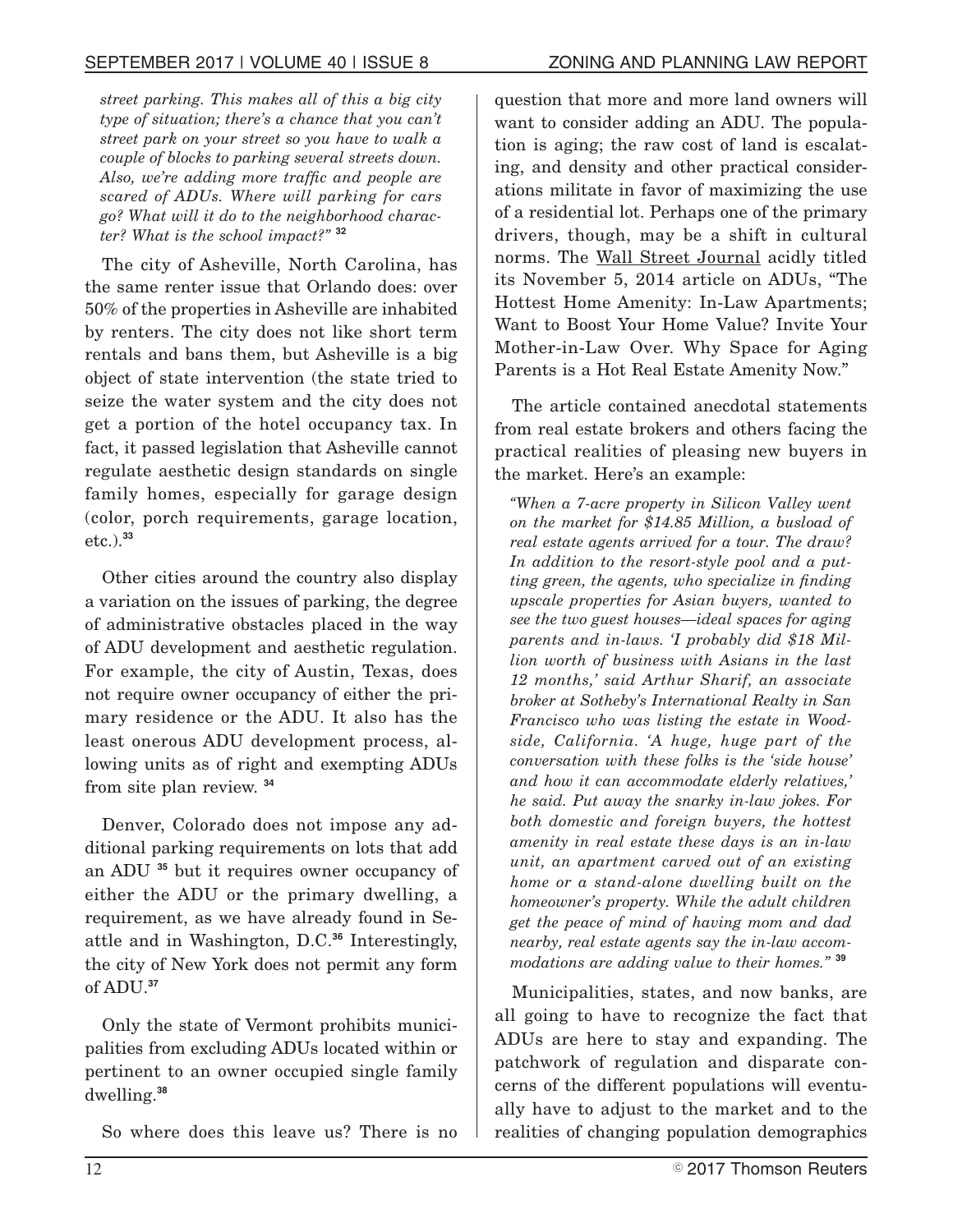and how people use land. Notwithstanding the impediments lenders put up to obtaining financing, ADUs are being built and, in point of fact, encouraged in many metropolitan jurisdictions. It is, to borrow a well-worn phrase, the wave of the future. It will therefore place the burden on city planning and zoning officials, municipal city councils and planning commissions, and building and safety officials to facilitate and anticipate those changes. To fail to do so will unquestionably lead to statewide legislation in those jurisdictions. Affordable housing is in short supply and the problem is growing worse in the United States. ADUs

## **ENDNOTES:**

offer at least a part of the remedy.

**\***Paul Weinberg is a real property attorney practicing in Irvine, California. Since 1979, his Orange County practice has specialized in real estate, title, leasing, and real property development matters. Paul is the only non-architect member of the Laguna Beach, California Architectural Guild and acts as their legal counsel. He is a member of the Society of Architectural Historians and the American Institute of Architects, and has presented before four AIA national conventions, the last one in 2015, as well as numerous presentations at both AIA regional conventions and the Los Angeles chapter of AIA. Paul has also served on the faculty at the University of California, Hastings College of Law in San Francisco, where he taught civil trial practice as well as teaching real property topics for the University's Continuing Education of the Bar. He has moderated panels on a wide variety of real property topics statewide for CEB since 1988, and authored one of the main chapters on quiet title law in CEB's seminal work, *Real Property Remedies*. He also authors articles for the University of California's Continuing Education of the Bar Real Property Law Reporter, and West's National Real Property Law Journal, as well as West's Zoning and Planning Report on a wide variety of zoning and planning topics, including view issues, mansionization, and other land use topics.

Paul also works as a mediator, working to resolve real property disputes, including lot line, easement, view, and aesthetic issues.

Ann Tran received her B.S. in Business Administration from the University of the Pacific, where she gradated summa cum laude. Ms. Tran received her juris doctorate from the University of California, Irvine School of Law in May 2017, where she has focused her studies on employment law and environmental law. Ms. Tran is currently a law clerk at an employment firm, Barritt Smith LLP. Throughout her law school career, Ms. Tran was a research assistant for Professor Joseph DiMento, in which she conducted research and analysis focused on groundwater management in California. Ms. Tran was a clinical student at UCI Law's Domestic Violence Clinic, and she was a law clerk at the Department of Justice, Environmental Crimes Section in the Environment and Natural Resources Division.

**1** "The Boomerang Generation; Feeling OKAY about Living with Mom and Dad" by Kim Parker, Pew Research Center (2012) at pages 1 and 2.

**<sup>2</sup>**Pew Research Center; "The Return of the Multi-Generational Family Household" (2010) cited in "Housing Changing Households: Regulatory Challenges for Micro-Units and Accessory Dwelling Units," John Infranca, Stanford Law and Policy Review (2014), Volume 25, Issue 1, Pages 53 through 90 at 60-61.

**3** "The Boomerang Generation; Feeling OKAY about Living with Mom and Dad," at Page 12. See also "Fighting Poverty in a Bad Economy, Americans Move in with Relatives," Pew Research Center's Social and Demographic Trends Project, October 3, 2011.

**4** "Lennar design accommodates multigenerational families" by Martha Brannigan, Miami Herald—Latest News, January 25, 2013, at Pages 1 and 2.

**5** "Quicknotes; Accessory Dwelling Units," American Planning Association (2009) Page 1, accessible at www.mysolarroadmap.com/userfil e/apa\_adus.pdf.

**<sup>6</sup>**See, e.g., "What California Can Teach Other States About Climate Change," Vauhini Vara, The New Yorker, April 1, 2015).

**7**See Note 14, "A Room of One's Own? Accessory Dwelling Unit Reforms and Local Parochialism," Brinig and Garnett; Urban Lawyer, Summer 2013, Volume 45, Issue 3 at Page 9.

**<sup>8</sup>** www.followthemoney.org/entity-details?ei d=7501

**<sup>9</sup>**See, e.g. www.followthemoney.org/entity-d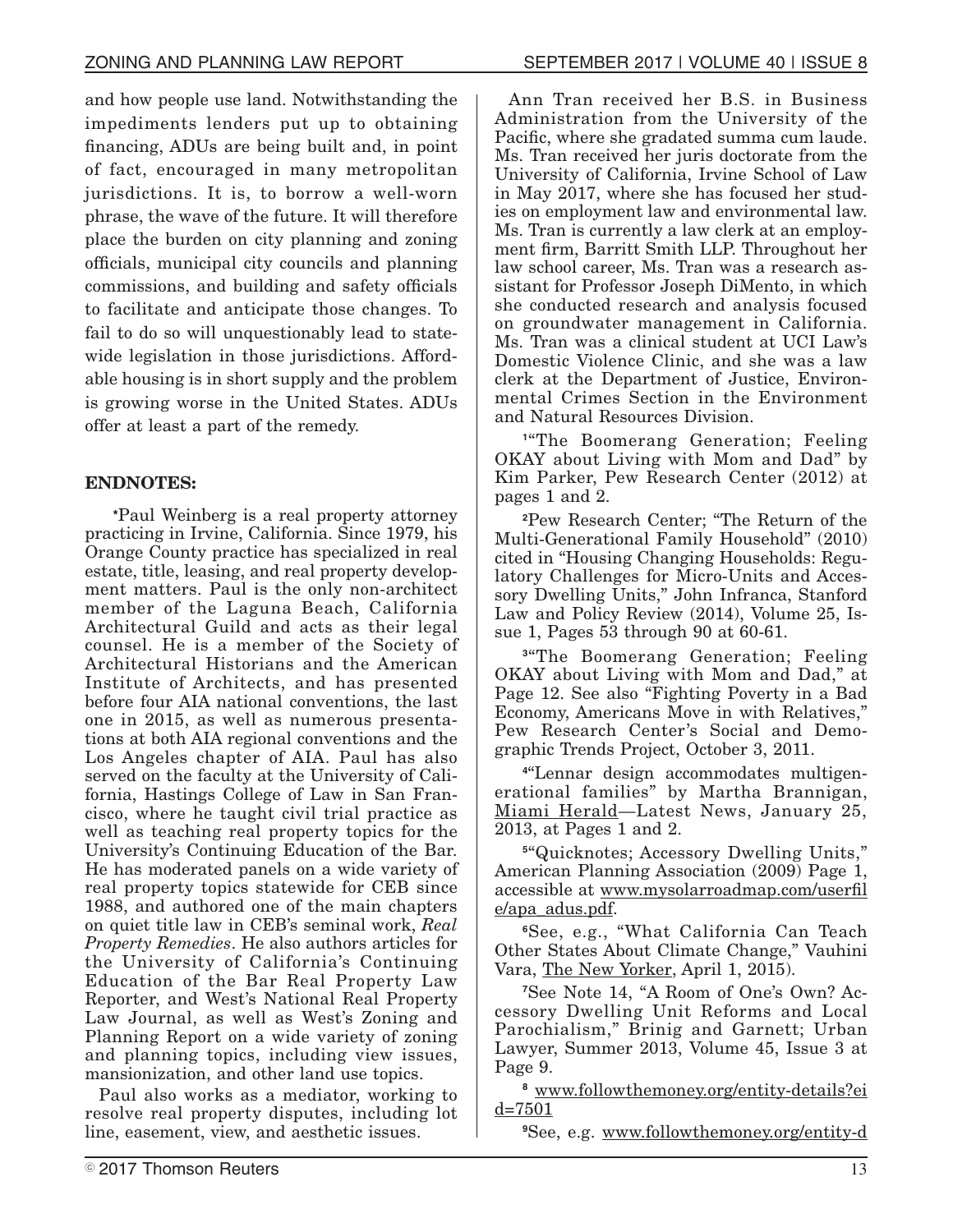## etails?eid=7501.

**<sup>10</sup>**Letter of April 15, 2016, to Senator Bob Wieckowski from League of California Cities, Page 1., as shown in Report of the Chief Legislative Analyst, July 20, 2016.

**<sup>11</sup>**Interview with author of March 6, 2017, with Kendra Harris, Legislative Analyst for League of California Cities.

**<sup>12</sup>**"Mercury News"; www.mercurynews.com/ 2016/09/27/california-eases-restrictions-on-gra nny-units

**<sup>13</sup>**Senate Rules Committee, Office of Senate Floor Analyses (Alison Dinmore, August 30, 2016).

**<sup>14</sup>**Newport Beach, California Municipal Code, Section 20.48.200 Senior Accessory Dwelling Units

**<sup>15</sup>**Santa Monica Municipal Code, Section 9.31.300-Second Dwelling Units, Subsections F through I.

**<sup>16</sup>**Santa Monica Municipal Code, Section 9.31.300 H.

**<sup>17</sup>**Accessory Dwelling Units: Model State Act and Local Ordinance; A Publication of the Public Policy Institute; Rodney L. Cobb and Scott Dvorak, American Planning Association, Page 25.

**<sup>18</sup>**Ibid at pages 23 and 24.

**<sup>19</sup>**Municipal Research and Services Center White Paper on Accessory Dwelling Units. ww w.mrsc.org/home/explore-topics/planning/gener al-planning-and-growth-management/accessor y-dwelling/units-in-plain-english.aspx. Page 1.

**<sup>20</sup>**State of Washington RCW 43.63A.215 Subsections 1 and 3. See also "Housing Changing Households: Regulatory Challenges for Micro Units and Accessory Dwelling Units" by John Infranca, Stanford Law and Policy Review (2014) Volume 25, Issue 1, Pages 53 through 90 at 69.

**<sup>21</sup>**Letter of March 31, 2016 by Grace Kim, Chair of the City of Seattle Planning Commission to Honorable Councilmembers Rob Johnson and Mike O'Brien, Pages 2 through 4.

**<sup>22</sup>**Interview with Nicholas Welch conducted on February 22, 2017 by the author.

**<sup>23</sup>**Interview with Nicholas Welch conducted on February 22, 2017 by the author.

**<sup>24</sup>**"Accessory Dwelling Units, Government Sponsored Enterprises, The Americans with Disabilities Act, and Fair Housing." By Design Coalition Institute, Susan Thering, Director (March 18, 2017) at Page 3.

**<sup>25</sup>**Accessory Dwelling Units: Zoning Code Amendment at http://www.ci.minnepolis.mn.u s/cped/project/adu.

**<sup>26</sup>**Interview of Shanna Sether, Senior City Planner at Community Planning and Economic Development Department with the author, March 17, 2017.

**<sup>27</sup>**Interview by the author of February 17th, 2017 of City of Los Angeles, CA Planner Matt Glesne and City of San Francisco, CA Planner Kimia Haddadan

**<sup>28</sup>***Wilson v. The City of Laguna Beach*, 6 Cal.Ap.4th at 546-547.

**<sup>29</sup>**Letters from League of California Cities dated 4/15/15 and 5/10/16, as quoted in Report of the Chief Legislative Analyst, dated July 20, 2016.

**30**Interview by the author with Jane Blumenfeld, Urban Planner, March 17, 2017

**<sup>31</sup>**Interview by author with Phil Nameny, Portland, Oregon, February 22, 2017

**<sup>32</sup>**Author interview with planner at City of Orlando Planning Office, Orlando, Florida, February 23, 2017

**<sup>33</sup>**Interview by the author with Shannon Tuch, Zoning Administrator for the City of Asheville, North Carolina, on February 24, 2017.

**<sup>34</sup>**Austin, Texas City Code Section 25-5-  $2(B)(1)$  (2013), as cited in "Housing Changing" Households: Regulatory Challenges for Micro-Units and Accessory Dwelling Units" by John Infranca, 2014, Stanford Law and Policy Review, Volume 25, Issue 1, Pages 53 to 90 at 73

**<sup>35</sup>**See Colorado Zoning Code Section 3.4.3.3- 3.4.4 [2010], as quoted in Infranca op.cit. p 75 Note 135

**36**D.C. Municipal Regulations, Title 11, Section 202.10F, as quoted in Infranca, op.cit. p 83 Note 204

**<sup>37</sup>** https://accessorydwellings.org/adu-regula tions-by-city

**<sup>38</sup>**See Vermont Statute annotated Title 24, Section 4412; see also Brinig and Garnett, "A Room of One's Own? Accessory Dwelling Unit Reforms and Local Parochialism" at Page 1, Note 14 and Infranca, op.cit. at Page 69 and Note 83.

**<sup>39</sup>**"The Hottest Home Amenity: In-Law